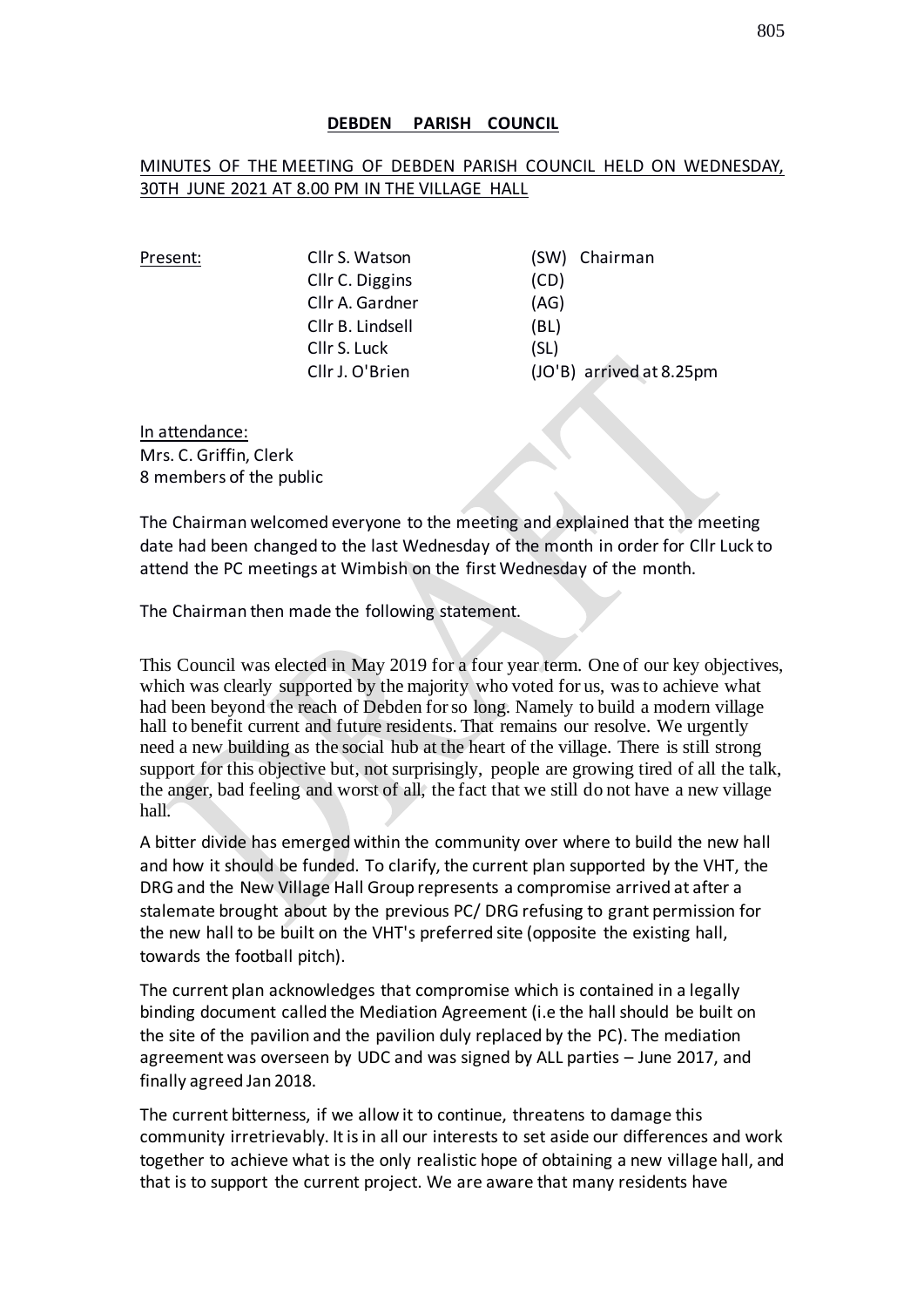endured years of debate about the proposed new hall and are very familiar with the history of the project, but there has been much misinformation recently and newcomers to the village must be totally bewildered by what is going on! We intend to take this opportunity, midway through our elected term, to set the record straight and correct some of the misleading information that has been circulated in the last 12 months.

A new village hall is about more than bricks and mortar. It will be the community hub at the heart of Debden. Many of you already work hard to maintain community spirit - such as organising social and sporting events and competitions, keeping the village magazine alive, supporting activities organised by the school and the churches, helping with litter picks, strimming footpaths, planting flower tubs, setting up community initiatives such as Debden Gardens, painting phone boxes and maintaining the playground etc. All these things, underlined with kindness to each other are the cement which bind a village community such as ours. The recent pandemic has thrown the importance of community into even sharper relief.

After several failed attempts over some 30 years to build a replacement village hall, we have one final opportunity to achieve that goal. An alternative site is just not a viable option.

Our current plan is achievable if the community can pull together. It will be a fantastic and long-overdue facility that everyone, especially future generations, can enjoy. It's time to stop the debate and for everyone to support our efforts and help to support this project with fund raising.

We don't underestimate the challenges ahead, in particular the amount we still have to raise in the face of escalating costs, but it is possible. We have expert skills within our project team, the support of professional architects, chartered and quantity surveyors and a community that could really make a difference and help regenerate the heart of Debden.

Please take time to read the factual account that will be printed in the Pump of where we are, how we got to this point and how we can, as a united village, rebuild our community for now and years to come.

#### **21/470 Apologies for absence**

Apologies were received and accepted from Cllr Bunting (private commitment) and from Cty Cllr Martin Foley.

#### **21/471 Declarations of Interests**

## **To receive disclosures of pecuniary and non-pecuniary interests in items on the agenda**

SL declared that he is a UDC District Councillor.

SW declared an interest in 21/476 as a family member has been invited to quote for installing the play equipment.

#### **21/472 Public participation session (15 minutes available if required)**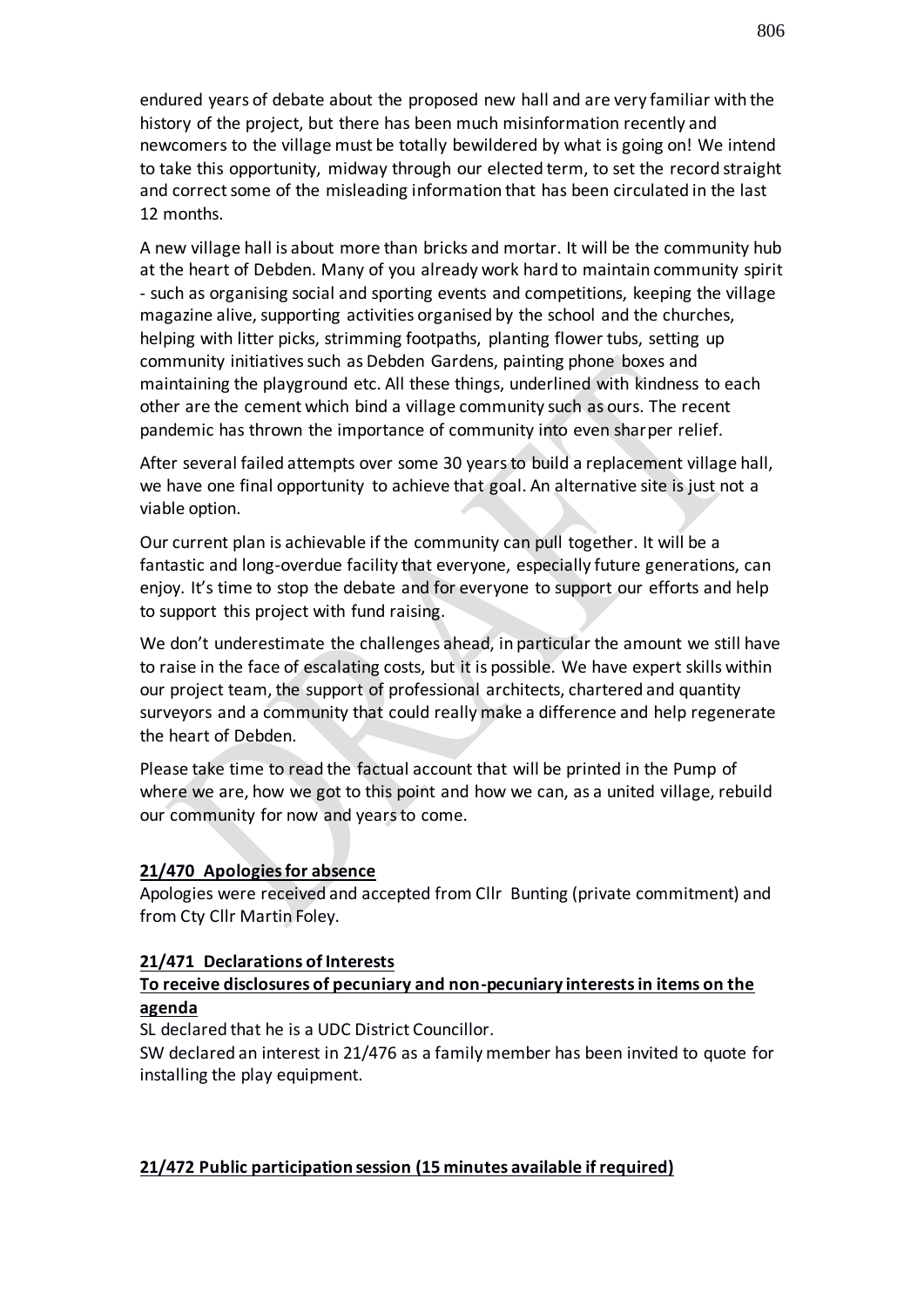*Members of the public are permitted to make representations, and give evidence in respect of any item of business included on the agenda and other matters of interest.*

The following matters were raised to which the Chairman and members replied:

• **Who is the Chairman of the Recreation Ground Trust and when did that change?** 

The Chairman, Cllr Watson, confirmed that she is currently the Chairman of both the PC and RG Trust. JO'B is the Secretary of the RG Trust. Appointments were made at an RGT meeting.

• **There has not been an AGM of the RG Trust since 2018 and the Chairman should be appointed at the AGM which should be advertised and open to the public.**

SL said it was not possible to hold one in 2020 because of the pandemic. We could still have an AGM in 2021,

• **Why is item 21/475 and 21/476 on the PC agenda as they both relate to issues which should be dealt with by the RG Trust. The Accounts should be made available to members of the public at the AGM of the RGT.** 

Item, 21/475 is included because the PC asked for regular updates on the pavilion. Item 21/476 is on the agenda because the donation from Debden Pre-School was given to the PC. It was agreed that the donation should be used to purchase. equipment for the playground. The installation costs will be paid partly by the donation and we may be able to fund raise or obtain some grants for the balance. If required, funds from the RG Trust can also be used. The Chairman said the RG Accounts can be made available.

• **Do you get 3 quotes for everything. More information should be available to the village.**

AG said that in the present climate it is very difficult to get three quotes. The Chairman confirmed that when quotes are received, they are considered and the PC decide which quotation to accept. It is not necessary to make details of quotations available to members of the public.

• **Thank you to the Chairman for the statement made at the beginning of the meeting. I hope the PC realise that the people involved hope that we can go forward. We are aware there are divisions but nothing is irreparable, and the further we get the better everything will be. Thank you for all that you do.**

The Chairman thanked the resident for her comments.

# • **I was unable to obtain the agenda from th**e **website due to a security message (a big red notice)**

AG had advised the Clerk but when she looked at this there was no problem. The Vice Chairman will deal with this matter.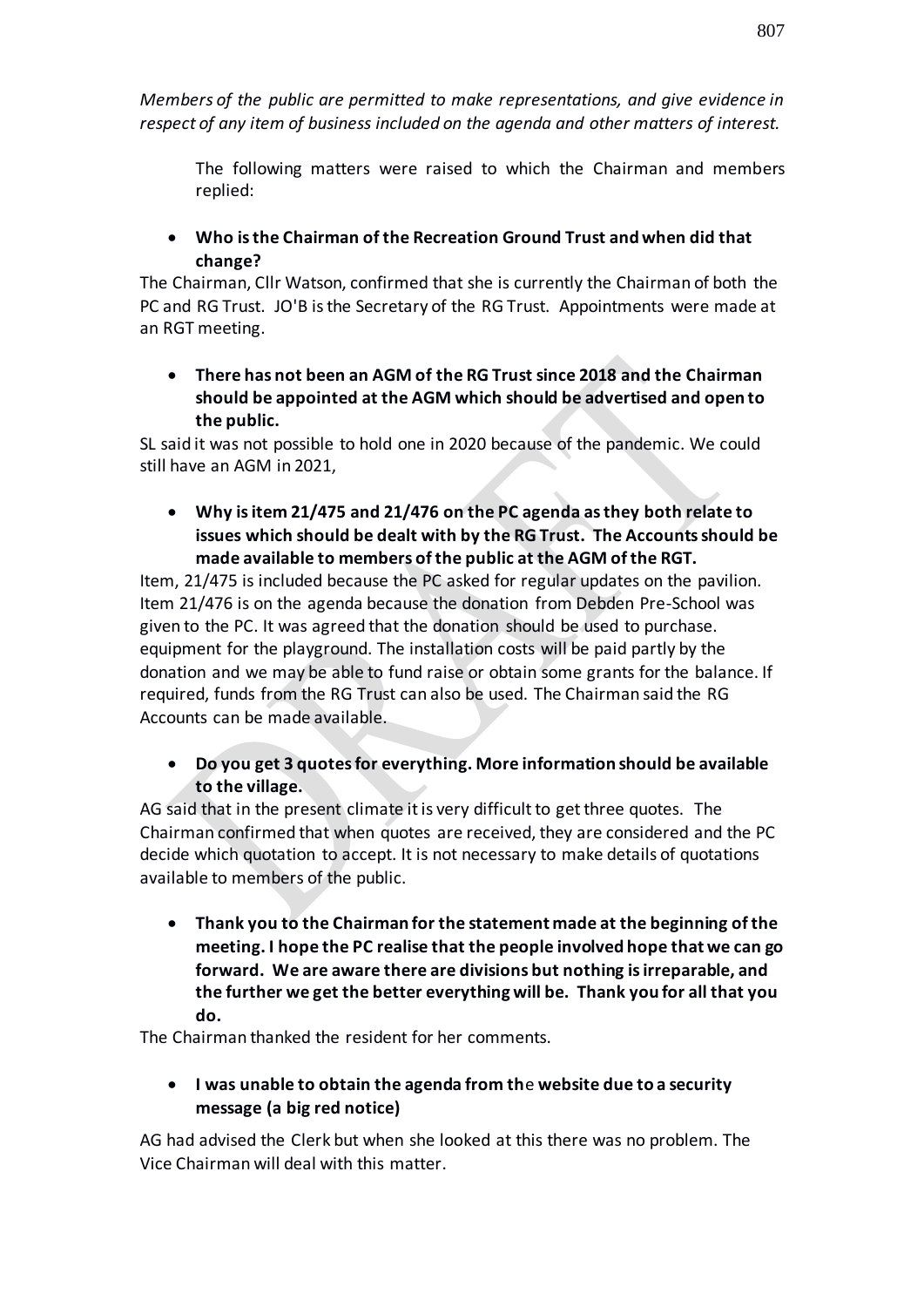- **With regard to the statement made at the beginning of the meeting, you said the whole plan was dependent on the mediation agreement that was signed in 2017. That is not accurate. There was an initial agreement where we agreed to move the village hall to the other side of the recreation ground and after that it was agreed that the co-ordinating group would decide where the pavilion would be located. It was never going to be next to the village hall, it was going to be on the current village hall site. That is why the application submitted to the Charity Commission stated that it would be in the best interests of the RG Trust and the open space would remain the same. The village hall has now been brought forward on to the car park which is the source of the problem and means you have to resurface the car park. If you had kept the village hall on the agreed site there would be no need to do that. We went into that in great detail. Please bear that in mind.**
- **The agreement was not physically signed, every party involved sent an email to the mediator confirming agreement and that complied with the requirements**.

## **21/473 To approve and authorise the Chairman to sign the Minutes of the Meeting of the Council held on 19th May, 2021**

The following changes were made:

## **Page 802, item 21/460, Update on the Pavilion, the following to be deleted**

Sport England lodged an objection to the previous application to change the condition. The VHT did not think Sport England would object to the amendment but it was decided to withdraw the application for the amendment. As it stands the pavilion has to be finished before the village hall can be occupied. The pavilion will not take as long to build as the village hall. When we have planning permission we will apply for grants. The PC have set aside £25,000 to help fund the pavilion. We will be looking to draw down against that when it is needed.

We will make the plans available to the public when we have them. It will look more like a traditional village pavilion rather than an extension to the village hall and it is more viable and cheaper. Sport England have confirmed they are happy with it.

#### **Replaced with the following section, reworded by the Chairman:**

Sport England lodged an objection to the application made to change the pre planning condition which stated that the pavilion had to be completed before the new village hall could be opened. The VHT did not think Sport England would object to the amendment, and indeed UDC Planning Dept actively encouraged the VHT to apply for it as they thought the condition was restrictive. Sport England did object, however, so it was decided after careful consideration, to withdraw the application for amendment. As it stands, the pavilion still has to be completed before the new village hall can be occupied. The pavilion will not take as long to build as the village hall. When planning permission for the pavilion is granted, the DRG, as owners will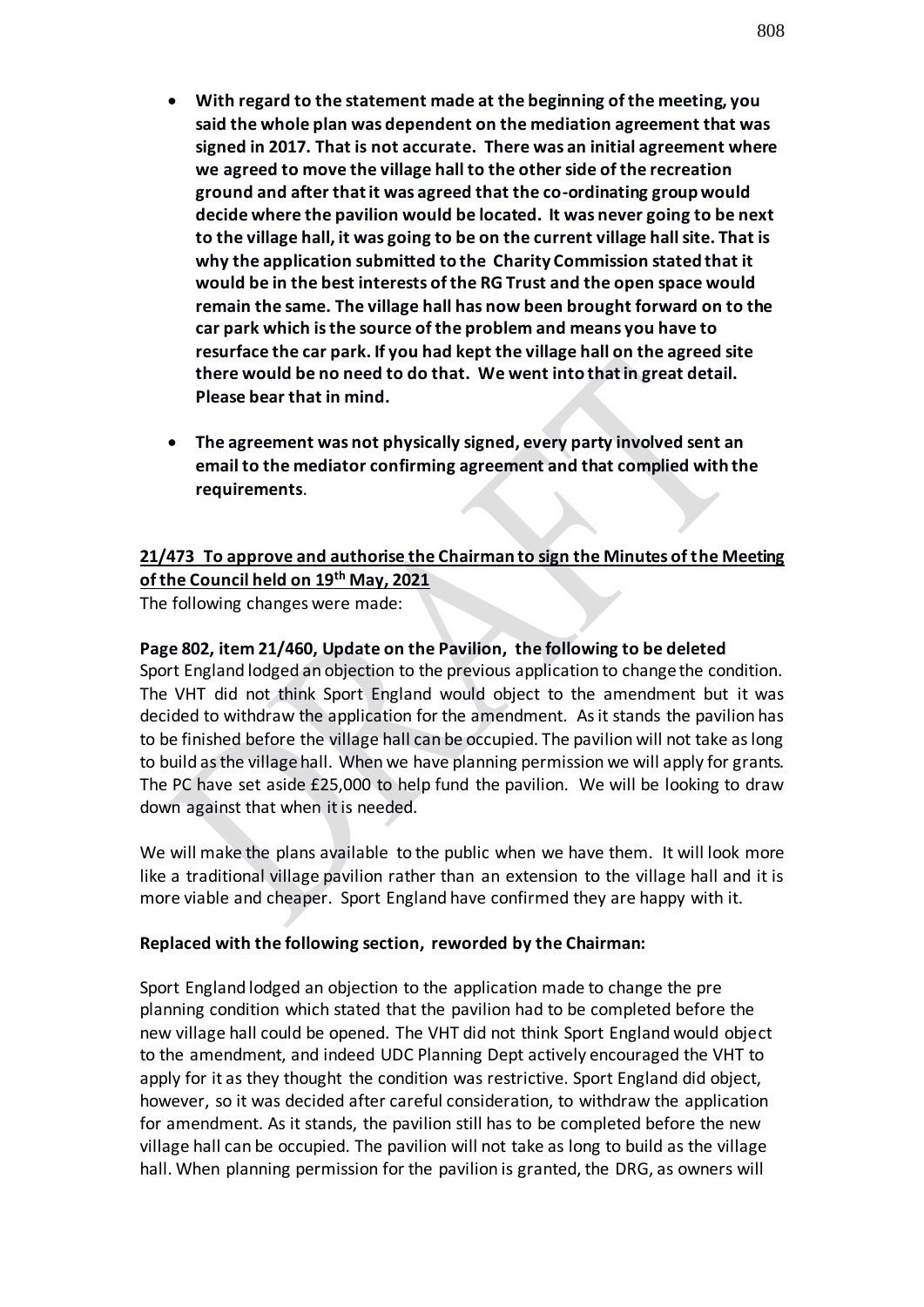be able to apply for grants. The PC has set aside £25,000 to help fund the build. DRG will be looking to draw down against these earmarked funds as and when required.

The pavilion plans will be made available to the public when they are received. It will look like a traditional village pavilion rather than an extension to the village hall and it will be cheaper to build. Sport England has confirmed they are content with the interior design and layout

With this amendment it was resolved that the Minutes should be signed as a correct record.

Proposed: SW Seconded: SL All agreed

The Clerk queried the re-wording as she did not recall that being said at the meeting and therefore the Minutes were not a correct record.

Cllr O'Brien arrived at the meeting.

## **21/474 To discuss planning applications received and receive an update on outcomes and any other planning matters**

## UTT/21/1704/HHF Weffells, 2 Newhouse Farm Cottages

Single storey rear extension to dwelling and single storey rear extension to existing garage. Proposed landscaping works.

No comments

UTT/21/1831/HHF Brickle House, Walden Road

Single storey extension with rear build form amendments, new fenestration, and internal alterations.

No comments

UTT/21/1908/FUL Howe Barn, Newport Road

Erection of storage barn

A response will be circulated for members comments/approval and sent to the Clerk by 6<sup>th</sup> July.

UTT/21/1833/FUL Land west of Thaxted Cutlers Green Lane

Construction and operation of a solar farm comprising ground mounted solar photovoltaic (PV) arrays and battery storage together with associated development, including inverter cabins, DNO substation, customer switchgear, access, fencing, CCTV cameras and landscaping.

A response will be circulated for members comments/approval and sent to the Clerk by 8<sup>th</sup> July.

## **21/475 To receive an update on the Pavilion and approve any expenditure concerning the new build**

The Chairman reported that the plans arrived today, 30<sup>th</sup> June. The VH/Pavilion Project group meet next Tuesday, 6<sup>th</sup> July, and will review these. These will be available on the website together with the costs involved. Sport England will also be contacted as they need to approve the plans although they have seen the draft.

It was proposed that if the VH/Pavilion Project group and Sport England approve the plans, an application should be submitted by the PC to UDC, cost £231.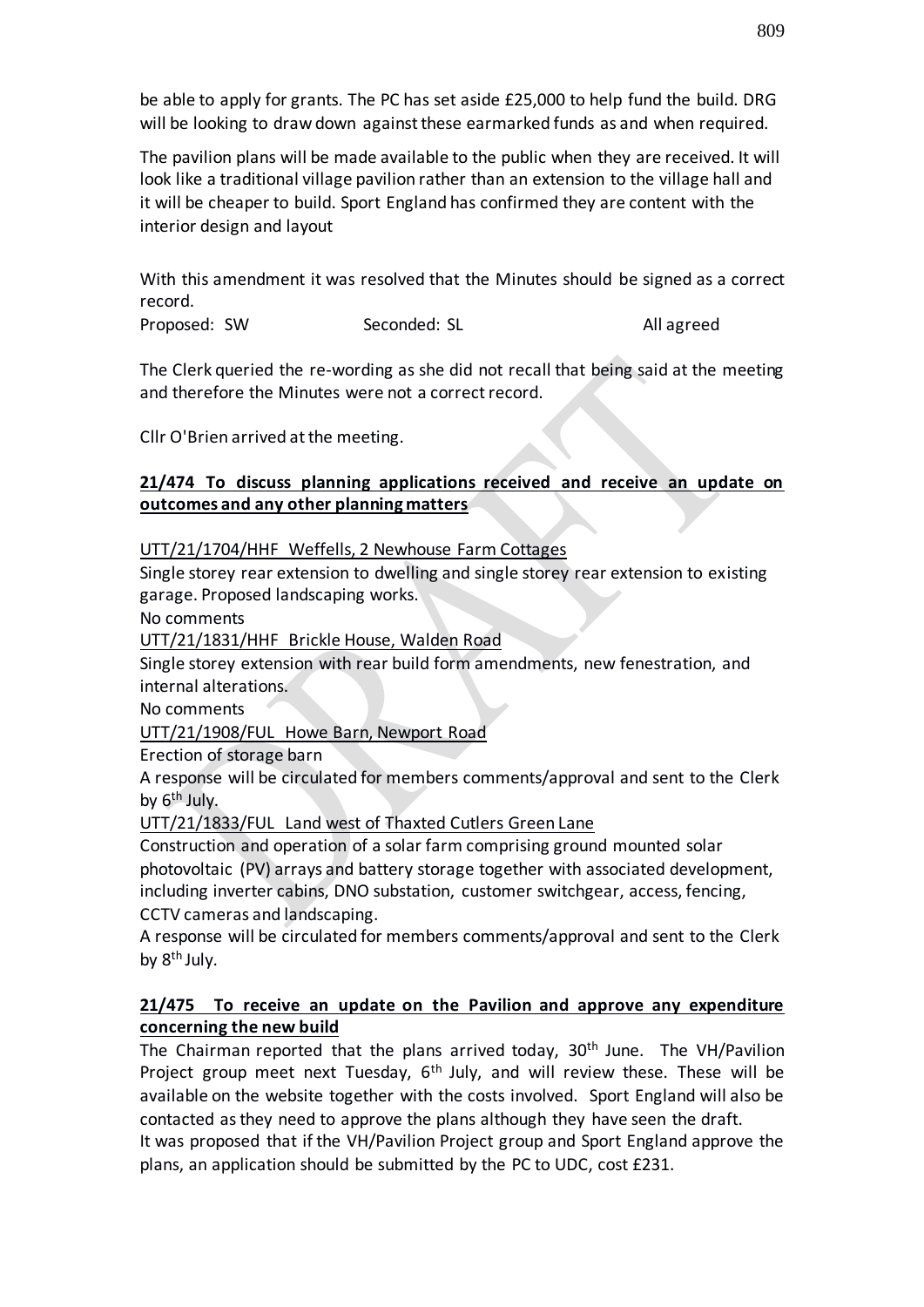If the £25,029.00, earmarked for the pavilion in the PC Savings Account, is required the RG Trust should submit a formal request and this would need to be included on the PC agenda.

## **21/476 To discuss quotations received for installing new playground equipment and approve quotation and agree arrangements for its installation**

AG reported that it is extremely difficult to obtain quotations at present. To date one quotation has been circulated and another one arrived today. AG will endeavour to obtain a third quote. To be deferred until the next meeting,

## **21/477 To resolve whether to request the External Auditor to carry out a Limited Assurance Review for 2020/21 or claim exemption as the PC's gross income and expenditure does not exceed £25,000.**

It was proposed that the PC should claim exemption for 2020/21. Proposed: SW Seconded: AG SL abstained as he joined

the PC in May 2021 All other members

agreed

The Chairman and RFO signed the Exemption form.

## **21/478 To receive and note the Internal Auditor's Report for 2020/21**

It was proposed that the Internal Auditor's Report for 2020/21 should be accepted and noted. The PC will decide how to resolve the issues raised. Proposed: SW Seconded: CD SL abstained

All other members agreed

## **21/479 To approve and sign the Annual Governance Statement for 2020/21, Section 1**

The Chairman read all the assertions and it was proposed that all the "Yes" boxes should be ticked. The form was completed and signed by the Chairman and RFO. Proposed: SW Seconded: CD SL abstained

All other members agreed.

## **21/480 To approve and sign the Accounting Statement for 2020/21, Section 2**

The form had been completed and circulated prior to the meeting. It was proposed that the form should be approved and signed by the Chairman and RFO. Proposed: SW Seconded: CD SL abstained

All other members agreed

The Clerk advised that the notice of public rights will be posted today for the period  $1<sup>st</sup>$  July  $-11<sup>th</sup>$  August, 2021.

## **21/481 To consider a request for a reduced speed limit in Debden Green and Hamperden End and to approve wording for a survey to be sent to residents,**

BL, a former resident of Debden Green, had drafted and circulated a consultation survey to be sent to all residents (from the crossroads to just past Staines Farm) to obtain their views on various options. A quotation will be obtained for printing 100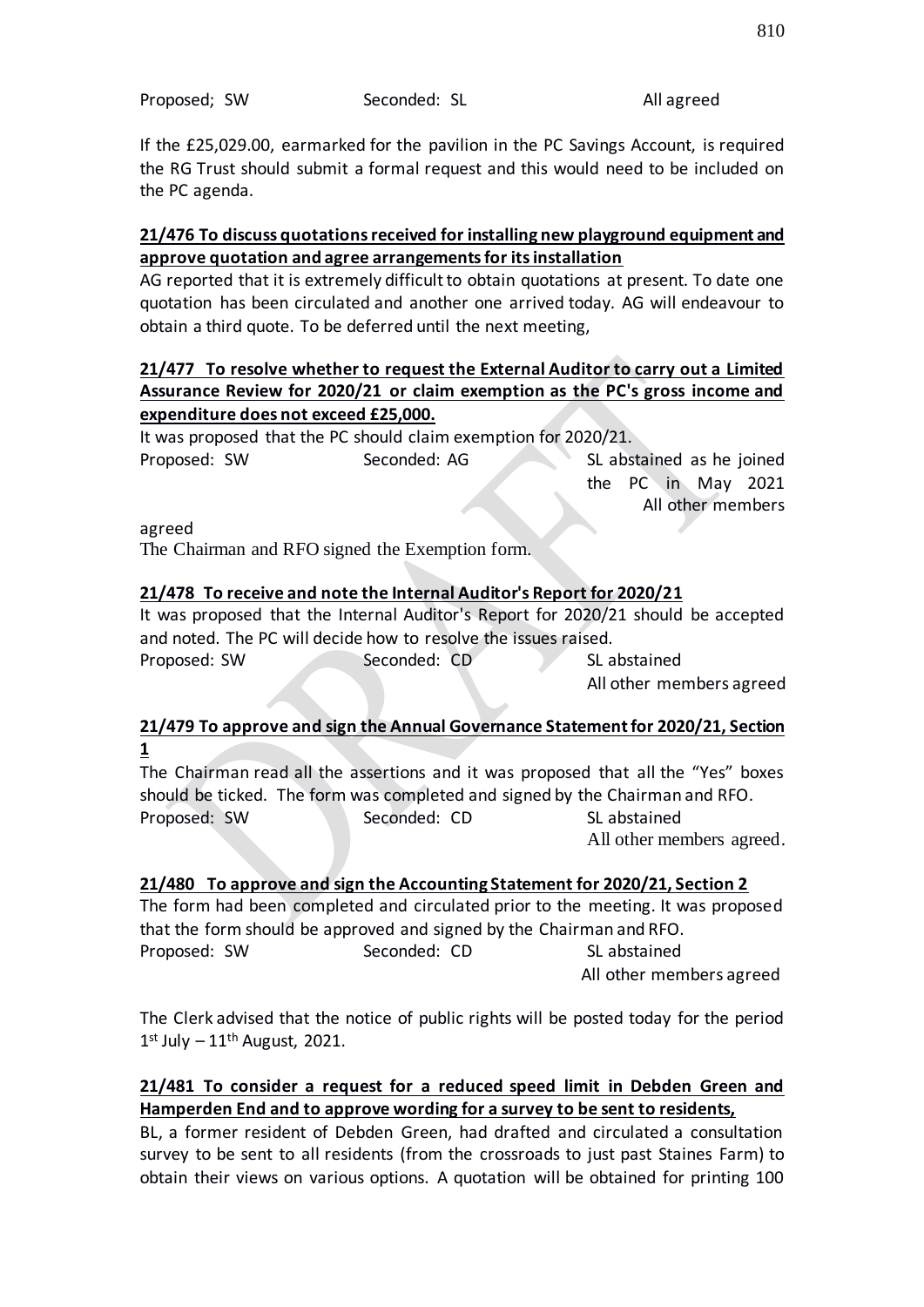copies. In the meantime it was agreed that the letter should be finalised and approved at the next meeting together with the printing cost. To be included on next agenda. Proposed; BL Seconded; SW Books All agreed

It was also agreed that a letter would be sent to a company operating outside the parish regarding large vehicles coming through the village. BL has drafted and circulated a polite letter which will be delivered by hand in order to speak to the owners.

# **21/482 To consider requesting a follow up meeting with Highways and agree issues to be raised.**

JO'B and BL attended a previous remote meeting and we have now received the speed survey results from Highways.

It was considered that another meeting would be useful and should be requested with the new Cabinet member for Highways, Cllr Lee Scott. The Clerk will contact Cty Cllr Foley to arrange a convenient time and BL will send a list of items for the agenda.

The Clerk provided information from the minutes and agenda for the LHP on 5<sup>th</sup> July. The Smiths Green lay-by is included on "Schemes awaiting funding" and Byway 75 is on hold.

## **21/483 To approve the purchase of Dog Poo signs to be located in various areas of the village.**

It was proposed that the Clerk should order 5 signs in White, 200 x 300mm, "Please clean up after your Dog".

Proposed: AG Seconded: CD All agreed

## **21/484 To approve the purchase of a new litter bin for the High Street**

The Clerk circulated details of a new bin and it was proposed that a Trimline 25 bin in Dark Green, cost together with post, should be ordered, cost £116.98. Proposed: SW Seconded: SL All agreed

## **21/485 To approve the payment schedule, circulated prior to the meeting**

| £1,055.93 | Parish Poll $-20th$ May                |
|-----------|----------------------------------------|
| £757.68   | Parish Election $-6$ <sup>th</sup> May |
| £413.16   | Net salary May + expenses              |
|           | (E26.00)                               |
| £180.00   | Grass cutting (May)                    |
| £289.80   | PAYE (Apr/May/June)                    |
| £4,000.00 | Grant (as per Budget 2021/22)          |
|           |                                        |
| £23.86    | Street light maintenance               |
| £53.81    | Street lights                          |
|           |                                        |

It was agreed that an invoice for £180.00 from Ace of Spades for June grass cutting, received on day of meeting, should be paid. AG will now be reimbursed with the